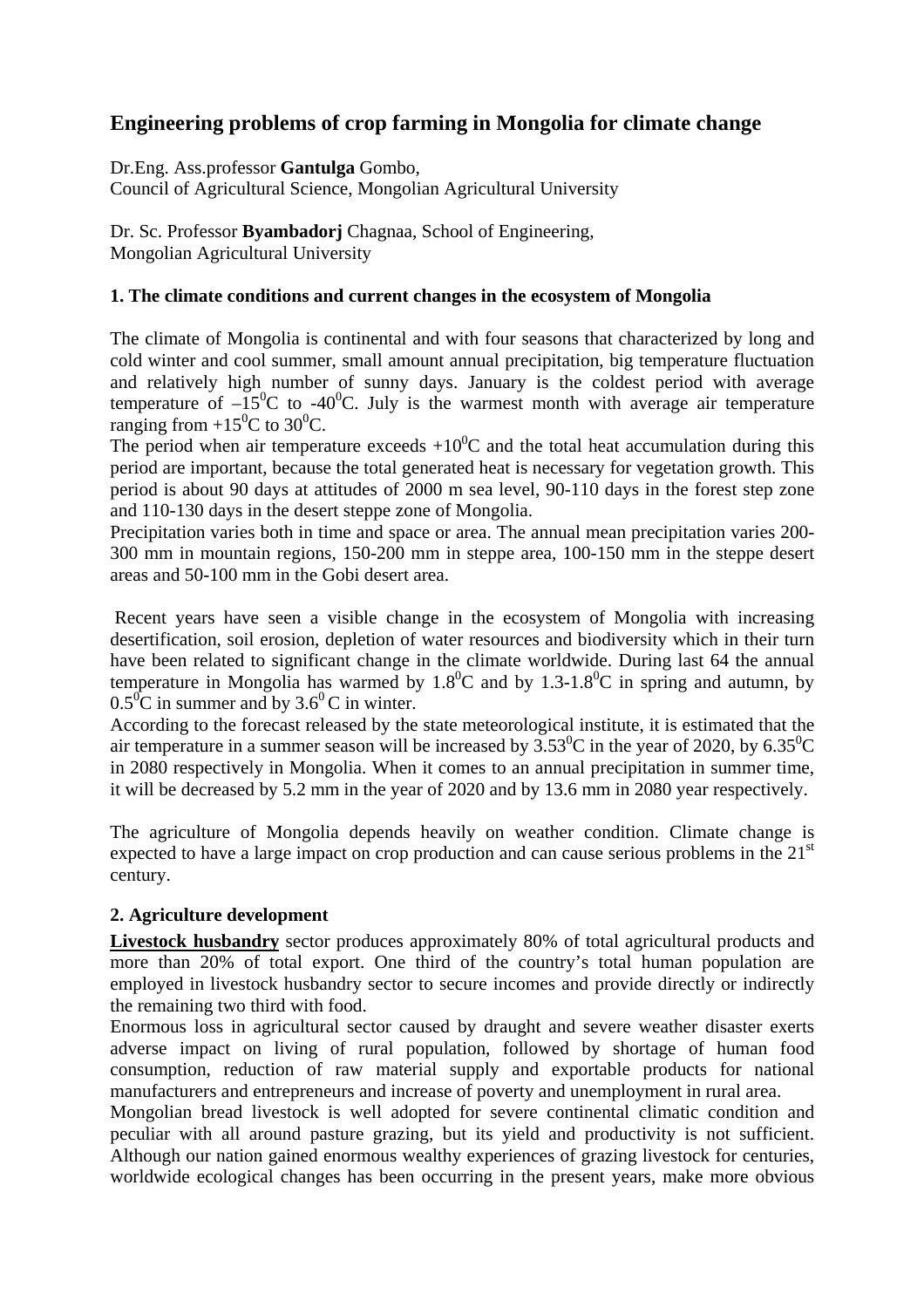feeling that we are not able to work and live relying on old traditions and experiences. Therefore, in conjunction with climatic changes and modern animal husbandry development tendency it is time to develop intensified livestock in Mongolia.

Considering the above mentioned situations of Agriculture, the government of Mongolia released an official paper "**State policy on food supply and agriculture" in 2003**. The purpose of this policy is to provide convenient conditions for sustainable agriculture development in the near future and increase food supply the population of Mongolia.

### **Crop farming**

Approximately, 82.5% of Mongolian territory used for agriculture and only 1% out of 1.7 mln hectares are applicable for crop production.

Recent years, over half of arable land has been abandoned and annually about 270-285 thousand hectares prepared as summer fallow and 227-240 thousand hectares are cultivated, supplying only 30% of domestic annual consumption of flour or wheat and 50% of potato and vegetables. There is number of factors affecting the considerable reduction of crop production and one of the major factors is the present climate changes and drought, which cause soil erosion and desertification process in arable area in Mongolia.

As shown in the next figure the sown area and crops harvested are decreased year by the year at present time.



#### **sown area, thousand hectares**

**Figure 1. Sown area,** *thousand hectares*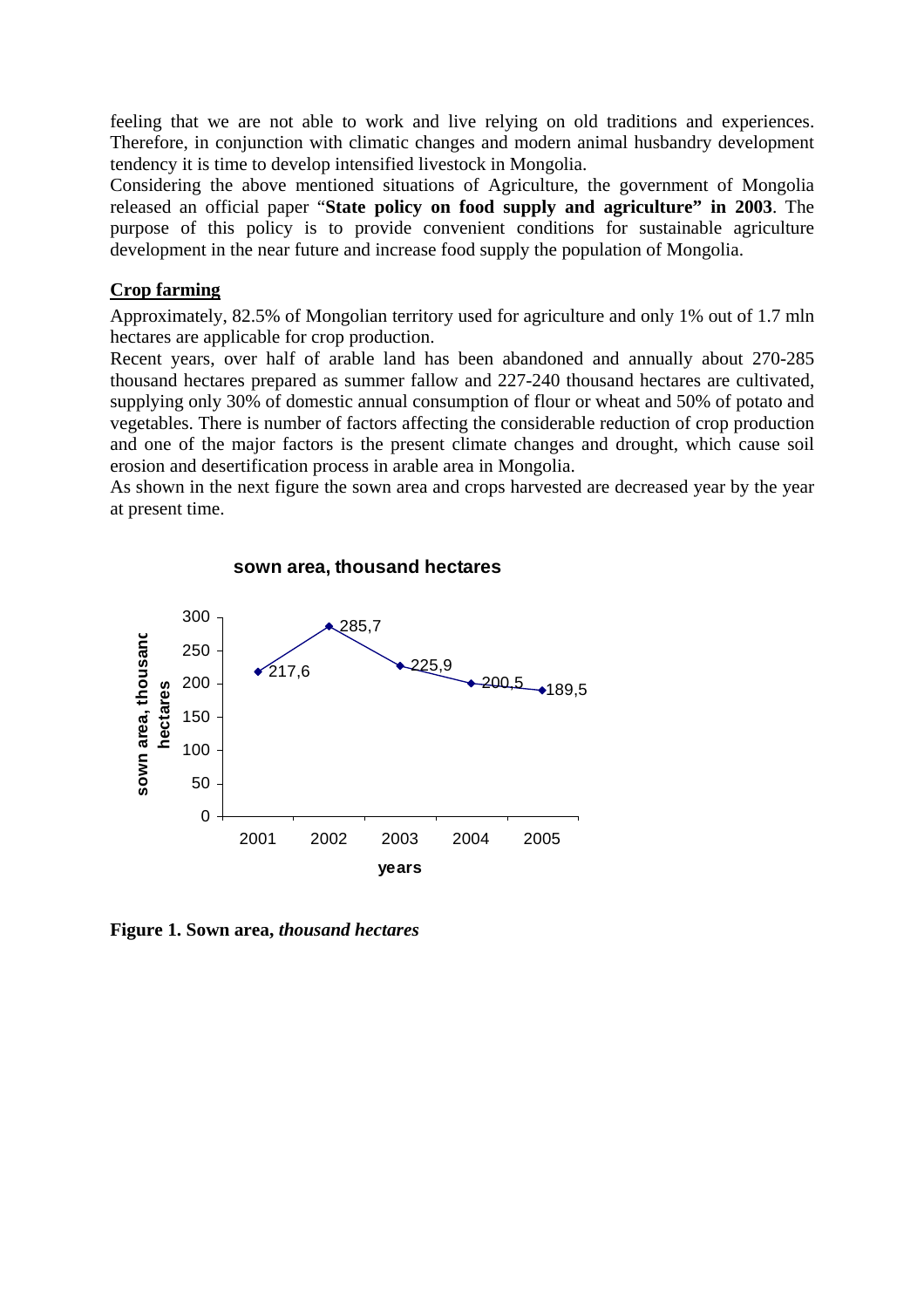

**Figure 2. Total crops harvested in the years of 2001-2005,** *thousand tons*

### **Difficulties and problems caused by the present climate changes in crop production sector**

It is clear the following negative consequences have been arising as an effect of the climate changes in Mongolia in present days. Namely:

- 1. Due to unsuitability the germination and growing features of the most popular varieties planted in Mongolia to the climate changes, leads to lose plant yield completely.
- 2. As a direct effect of soil plowing and frequent mechanical soil cultivation and tillage operation conducted in the field, soil erosion is becoming a catastrophic scale.
- 3. Due to shortage of soil moisture, contents of soil decay decreased by 37-52% thus leads to loss soil fertility and weakening
- 4. There is a tendency of spreading plant diseases affected by world warmth effect in Mongolia in the last 5 years. Also number of harmful insects is increasing.

It considered that if climate is dry and suffer drought and soil fertility is weak, then recommended to use an ecologically oriented crop production technology which suites to the native terrain and land features and region climate peculiarity, acclimatized to the current climate changes.

#### **Directions and measures to be implemented in crop farming system in Mongolia to overcome effects of climate changes.** For instance:

- 1. As a consequence of world warmth effect winter season annual precipitation in Mongolia estimated to be increased by 15-20% in present time. Therefore, it is recommended to use shallow tillage for wintering and stripe planting technology to accumulate snow fall during winter time and to make straw cover to prevent soil moisture evaporation and to increase soil moisture absorption.
- 2. To pay more attention on conservation of soil fertility and other natural recourses. In the near future to use soil shallow tillage instead of plowing and, to refuse of application mechanical soil cultivation and to practice more and more conservation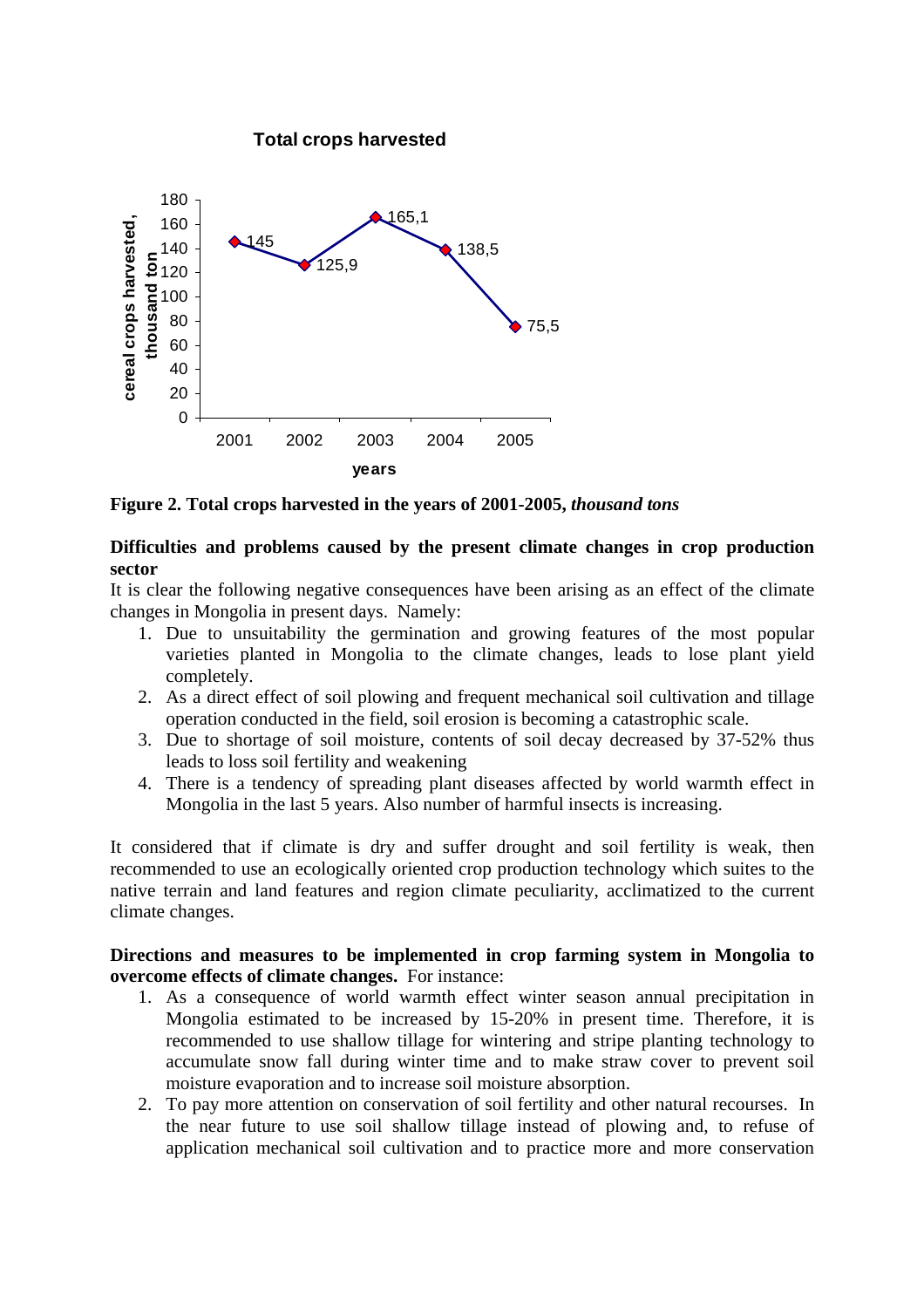technology and no tillage technology and to use of fertilizers and herbicides thus decrease effect of climate changes.

3. By practicing modern and advanced technologies of plant breeding and achievements of biotechnology have to spread or to popularize and plant the new varieties of the crops, which are resistant to drought, stable for climate changes. To promote flexible, ecological and sustainable agriculture which, meets the demands of agro ecological stability in the country.

### **The cultivation technology development in Mongolia**

The technologies of soil conservation and soil fertility improvement and cultivation of the major crops has been developed and practiced in Mongolia last 15 years. These include:

- 1. Strip planting technology
- 2. Soil conservation technology through soil shallow tillagge
- 3. Green manured fallow preparation technology
- 4. Yield protection technology
- 5. Fertilization system of aghricultural crops
- 6. Wheat cultivation technology on chemical fallow
- 7. Technology for early yield maturity in cereals
- 8. Soil mulching technology by straw
- 9. New bacterial fertilizier production technology

As a conseqiuence of the spread use of direct soil plowing technology in Mongolia, the soil moisture content has decreased significantly and soil erosion has became serious problem in crop production system. Although, since 1970's the shallow tillage technology applied in crop production, this techolology does not give satisfactory results to prevent the soil erosion problems, therefore the current situiation requires further implementation soil conservation and no tillage technology or chemical fallow preparation technology spreadly in crop production sector in Mongolia.

The research study results of the Plant Science and Agricultural Research Institute, Mongolia show that when applied chemical fallow for soil treatment, the content of soil moisture increased by 0.6-2.1 mm in depth of 0-30 mm and resulted in increasing the crop yield by 0.01-0.08 ton/ha compare to shallow tillage technology.

#### **3.Technical and technological renowation of crop production**

Mongolia entirely belongs to arid and semiarid region. Due to no attention paid to soil erosion the sustainability of agriculture is broken already, that about 46.5% of arable land is eroded for some extend and 12.9 % (72.4 thousand hectares) heavy from this.

Therefore one of the problems to provision of sustainable development of agriculture is adaptation conservation technology in the crop production. The main features of this system is reduction number of mechanical cultivation, preservation more of plant residue on the soil surface and rational application of chemicals for weed control.

Mongolia does not manufacture any agricultural tractors and machineries in big scale and therefore has to relay solely on imported tractors and equipments.

In order to disseminate and introduce the soil conservation technology in crop production we should solve the technical renowation issue in the following ways:

1. To import the agricultural machineries for conservation technology from the countries where this advanced technology practised for the years, such Canada and USA. In this stage we encounter some difficulties because of high cost of these machineries.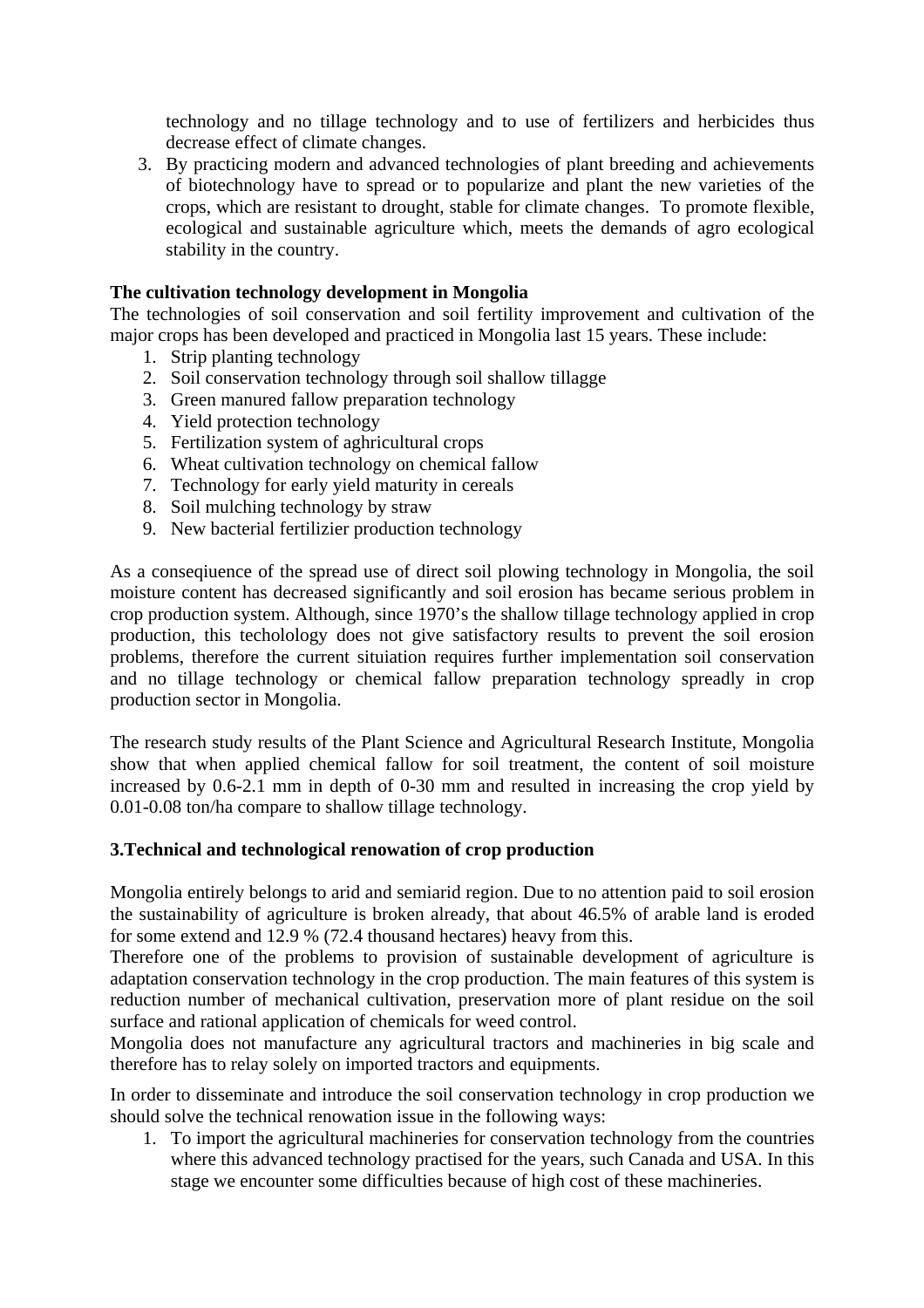- 2. To import and utilize agricultural machineries adapted to the conservation technology, manufactured in Russia and former soviet union countries, which are some kind familiar to the Mongolian farmers in terms of its maintanance and service and used to in crop farming in Mongolia and cheaper than manufctured ones in the developed countries.
- 3. Modification the existing agricultural machineries with modern soil treatment tools adapted to the conservation technology such with weed control and spreading out the plant recidue on the field. At the present days we have been condicting some research studies on this issue and achieved good results in crop production.

# **Renowation and modification the existing machineries for conservation technology in Mongolia**

Soil cultivation and seeding machinery should be multifunctional, highly capacity and be able to perform several operations in their one pass, that is, in order to avoid from repeated soil distributions. Moisture is our number one limitation factor to production. Therefore seed- tosoil contact is even more important when direct seeding and to create it require the press wheel behind the openers. In the condition of Mongolia offers two type openers of seeder as sweep and single disc. The sweep type openers have a long leading edge and that good cut roots weed.

According to technical requirements dealt with a seeder from Novosibirsk (Russia) as Obi-4 what combined cultivation, seeding in band and packing.

For chemical application of plants and for conservation tillage system such a boom and trailer type sprayer should be suitable, which has a pressure more than 3 bar in its system, a width of 15-18 m (50-60 ft), spray control in cab adjustable.

As show the results of our research study on modification a crop tillage seeder of SZS-2.1 imported from Russia for conservation technology by replacing the openers with weed control and packer, the yield harvested per hectar increased by 0.2-0.4 ton. Clear evidence of this work shown in the next picture.



# **Picture 1.**

à- crop sprouting after planting by tiller seeder SZS-2.1imported from Russia

b- crop sprouting after planting by tiller seeder SZS-2.1 equiped by an opener with weed control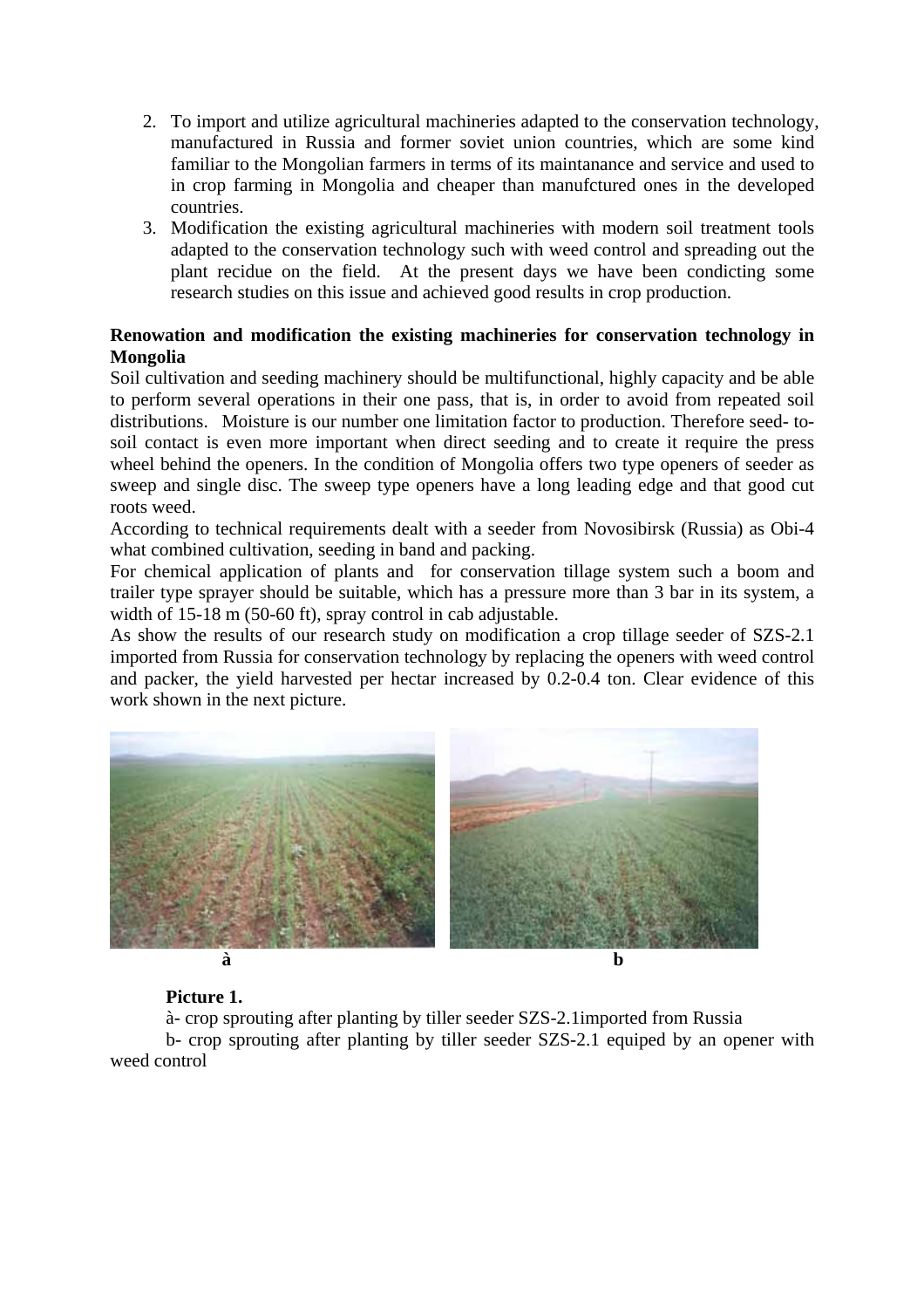

**Picture 2. Technological scheme of operating the modernized seeder SZS-2.1** 

The positive results of replacing existing tillage seeder by the openers with sweep and eqiuping by coil packer are as follow:

- 1. Better weed cutting and destroy
- 2. Packing prevents soil moisture evaparation and soil erosion and make a cover on the field surface from the plant residue and weed, thus help faster and even germination.

It is recommended to use cultivator coil packers for soil tillage. These machineries have follwing advantages compare to old cultivator used to in Mongolia.

- 1. Good soil compaction to retain soil moisture and create the ideal environment for germination
- 2. Even covering the field surface by weed and plant residue removed from the soil to reduce moisture evaporation and soil erosion by wind.



 **Picture 3. Tiller-cultivator "Lider-4" for conservation technology imported from Russia**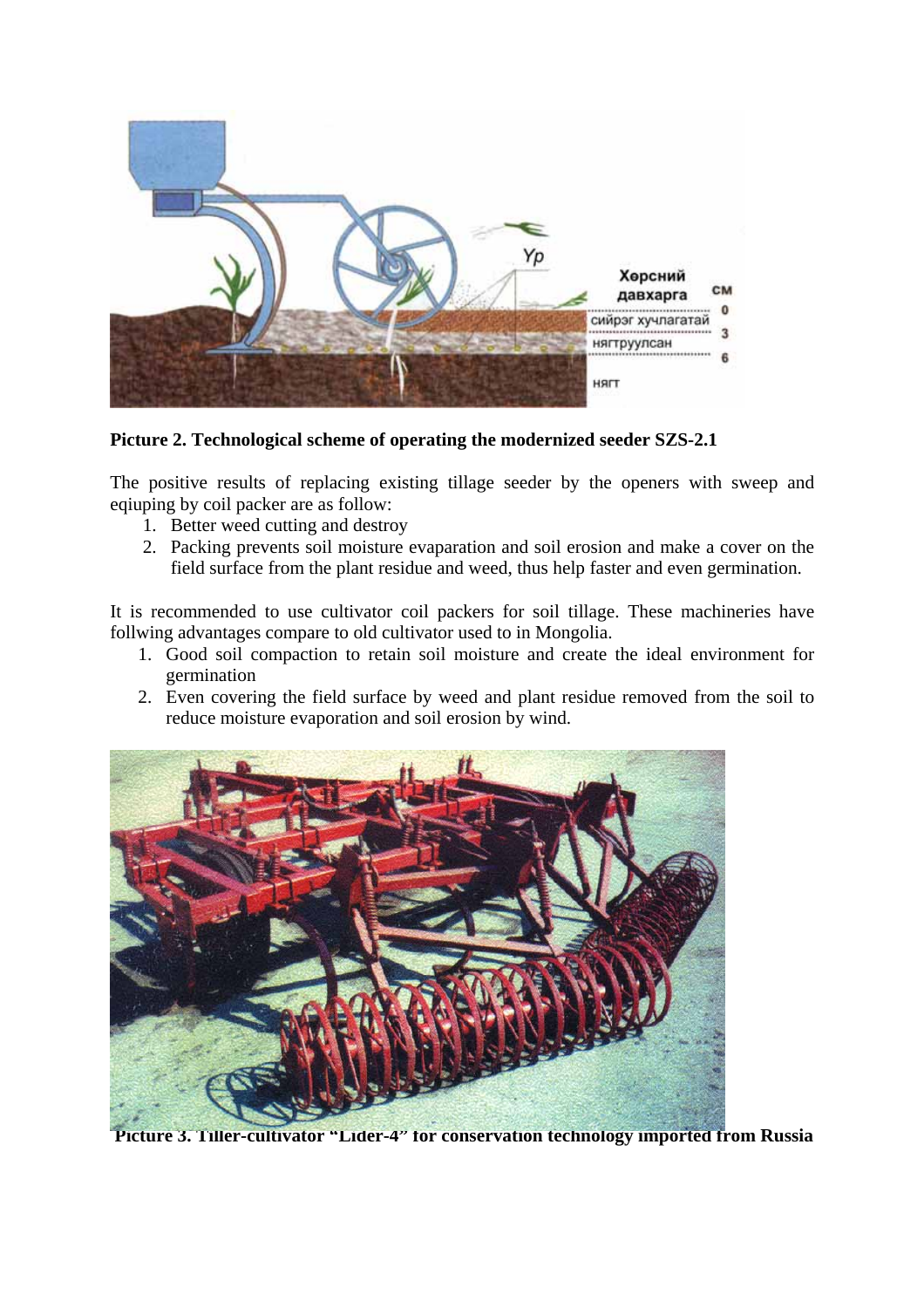

**Picture 4. Operating principle of tiller-cultivator "Lider-4" for conservation technology** 



As for crop harvesting technology, farmers prepare to use harvester equipped with straw chopper and broadcaster of PC-2M, Russia, which gives satisfactory results for mulching the soil surface by straw cover of 4.-4.5 m width and 0.10-0.15 m depth. It creates good conditions and possibilities to aplly no tillage technology in crop farming in the near future in Mongolia.